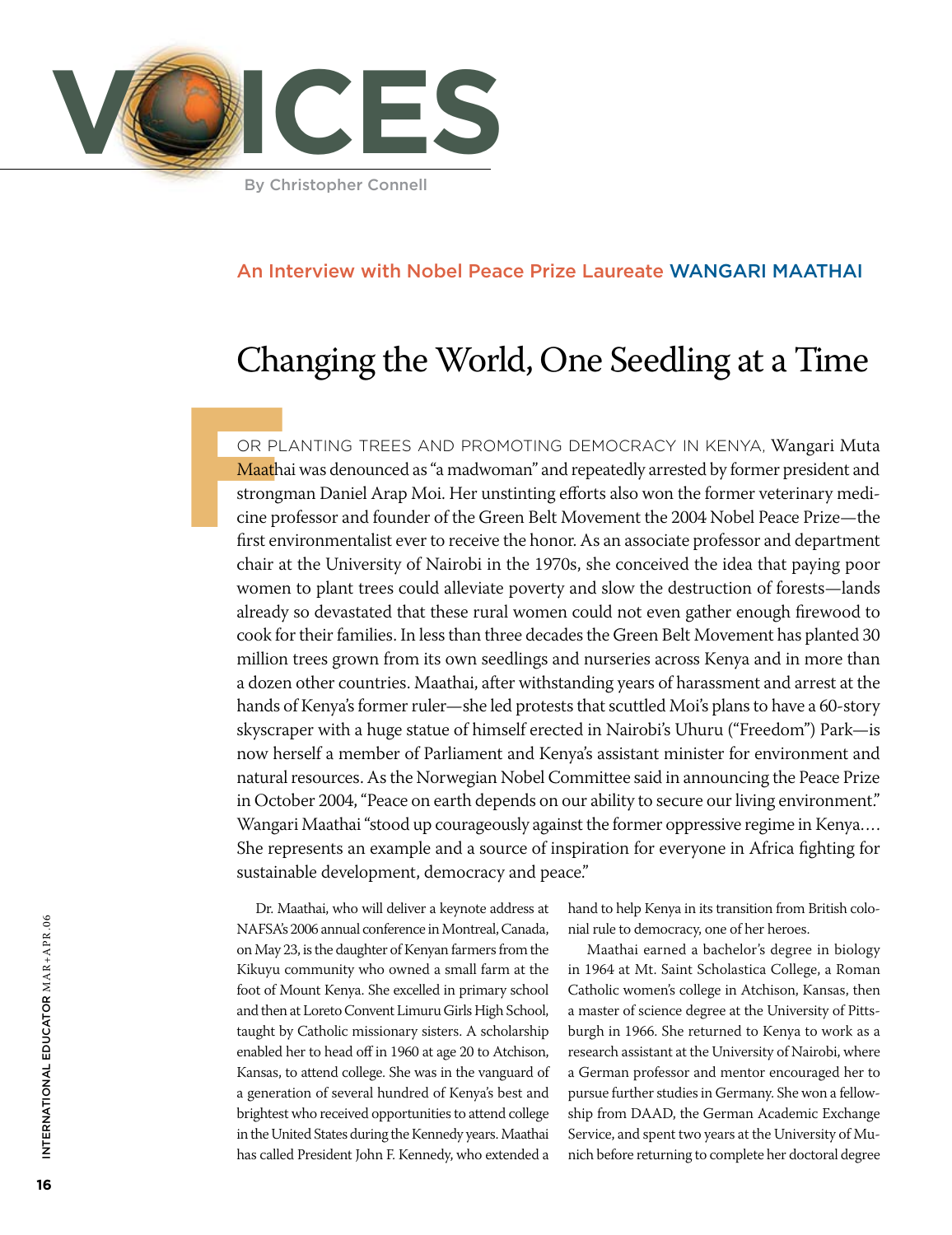

in anatomy at the University of Nairobi in 1971—the first woman in East or Central Africa to earn a Ph.D. Within five years she was chair of the Department of Veterinary Anatomy and increasingly active in the struggle for women's rights, not just in government and academe but in Kenya's rural hamlets.

In advance of her NAFSA speech, Dr. Maathai agreed to answer questions from NAFSA's *International Educator* as she traveled in Kenya on behalf of her Tetu constituents and for her work as assistant minister of the environment. Despite the valiant efforts by her daughter, Wanjira, and by Emily Trievel, the U.S. representative of the Green Belt Movement, it proved impossible to reach the perpetually busy Maathai by cellphone during those travels, so Dr. Maathai responded by e-mail to a list of questions. Here is that exchange.

#### **Q&A with Wangari Maathai**

## **IE: You came of age as Kenya escaped colonial rule and gained independence. Please tell us a little about your early life and how you came to be selected to study in the United States.**

**Maathai:** I was raised in Nakuru (Rift Valley) in my very formative years and then in Nyeri. My parents were farmers. Schools in Kenya were based on the British system of education so I joined this school system as a young girl and attended mainly Catholic schools.

In 1961, President Kennedy launched a program that was to bring the brightest of Africa's brains to the United States to train and then return to lead and build our nations. I was one of those students selected to be part of what came to be known as the "Kennedy Lift."

#### **IE: How did you wind up at Mt. Saint Scholastica, now part of Benedictine College in Kansas?**

**Maathai:** I was attending a Catholic high school with links to the Benedictine Order, so it was an easy connection for me to attend Mt. St. Scholastica. I have wonderful memories of my time at the Mount. I was inspired greatly by the deep sense of service demonstrated by the nuns who cared for us and taught us. They gave so much of themselves for the common good. I recalled those days recently for the alumnae magazine:

*I was surrounded by women who treated me as if I were their daughter. They did everything to help me, educate me, and enrich my life. I had already benefited from a full scholarship, yet I continued to receive so much more. I think this is partly where I got my deep sense of service and my detachment from things material. On a daily basis, I saw women working hard for higher goals and inner peace. This must have impacted my own conscience and values as I matured.*

[In that same *Threshold* magazine, Sister Thomasita Homan, who was one of Dr. Maathai's invited guests at the three-day Nobel Peace Price ceremonies in Oslo in December 2004, paid tribute to her former student in a poem that said the nuns *dream with you of a world / green and glorious and / at peace*.]

**IE: You were the second African woman to study at Mt. Saint Scholastica. How much did students and faculty know about Kenya and about Africa? What career did you imagine for yourself at that point?**

> **Dr. Maathai will address the assembled international educators at the opening plenary session of the 2006 NAFSA Annual Conference in Montreal, on May 23. For more information on the 2006 conference, please visit www.nafsa.org/conference.**